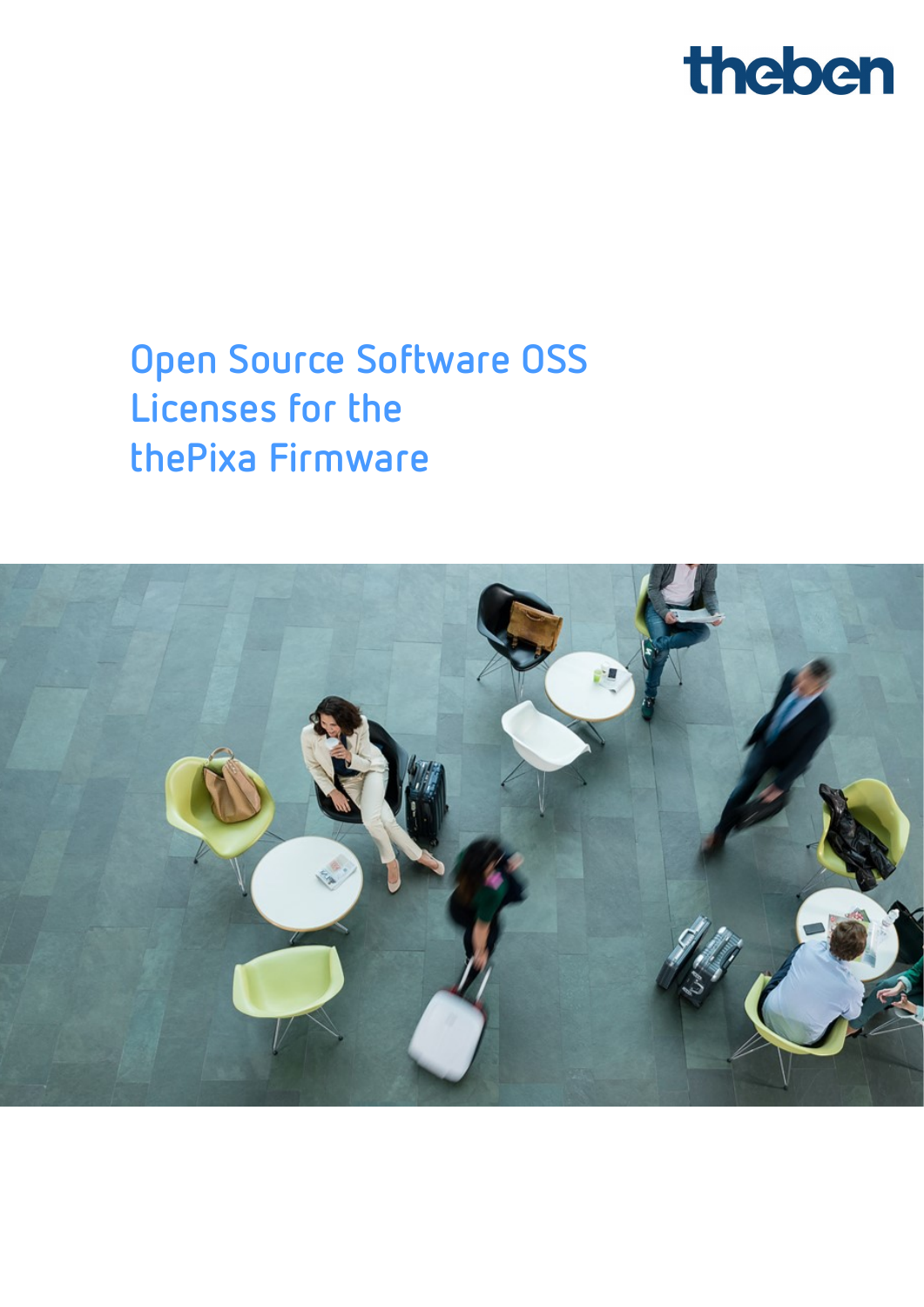The thePixa firmware uses the following open-source projects and frameworks:

------------------------------------------------------------------------------------------

**STM32CubeF7 MCU Firmware Package**[: https://github.com/STMicroelectronics/STM32CubeF7](https://github.com/STMicroelectronics/STM32CubeF7)

The STM32CubeF7 MCU Firmware Package applies to variant license models (Apache License 2.0, BSD-3-Clause, MIT, Independent JPEG Group License, SLA0044) - specified at: https://github.com/STMicroelectronics/STM32CubeF7/blob/master/License.md ------------------------------------------------------------------------------------------

#### **STM32CubeMx generated code (except user code):**

COPYRIGHT(c) 2015-2019 STMicroelectronics

Redistribution and use in source and binary forms, with or without modification, are permitted provided that the following conditions are met:

- 1. Redistributions of source code must retain the above copyright notice, this list of conditions and the following disclaimer.
- 2. Redistributions in binary form must reproduce the above copyright notice, this list of conditions and the following disclaimer in the documentation and/or other materials provided with the distribution.
- 3. Neither the name of STMicroelectronics nor the names of its contributors may be used to endorse or promote products derived from this software without specific prior written permission.

THIS SOFTWARE IS PROVIDED BY THE COPYRIGHT HOLDERS AND CONTRIBUTORS "AS IS" AND ANY EXPRESS OR IMPLIED WARRANTIES, INCLUDING, BUT NOT LIMITED TO, THE IMPLIED WARRANTIES OF MERCHANTABILITY AND FITNESS FOR A PARTICULAR PURPOSE ARE DISCLAIMED. IN NO EVENT SHALL THE COPYRIGHT HOLDER OR CONTRIBUTORS BE LIABLE FOR ANY DIRECT, INDIRECT, INCIDENTAL, SPECIAL, EXEMPLARY, OR CONSEQUENTIAL DAMAGES (INCLUDING, BUT NOT LIMITED TO, PROCUREMENT OF SUBSTITUTE GOODS OR SERVICES; LOSS OF USE, DATA, OR PROFITS; OR BUSINESS INTERRUPTION) HOWEVER CAUSED AND ON ANY THEORY OF LIABILITY, WHETHER IN CONTRACT, STRICT LIABILITY, OR TORT (INCLUDING NEGLIGENCE OR OTHERWISE) ARISING IN ANY WAY OUT OF THE USE OF THIS SOFTWARE, EVEN IF ADVISED OF THE POSSIBILITY OF SUCH DAMAGE. ------------------------------------------------------------------------------------------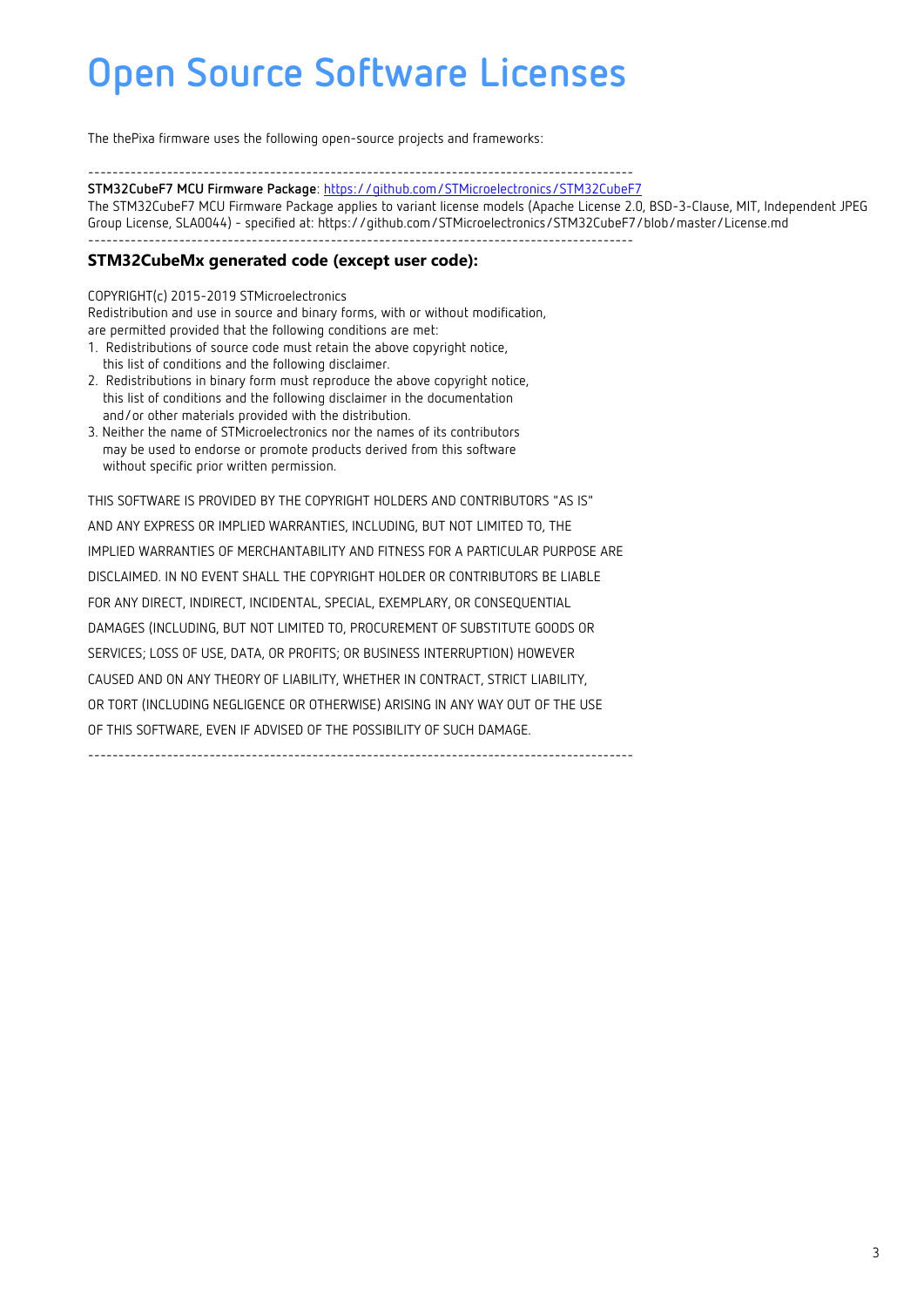BSD-3-Clause:

#### **Parts from STM32CubeF7 MCU Firmware Package**:<https://github.com/STMicroelectronics/STM32CubeF7>

**STM32CubeF7 HAL Driver MCU Component:** [https://github.com/STMicroelectronics/stm32f7xx\\_hal\\_driver](https://github.com/STMicroelectronics/stm32f7xx_hal_driver)

Copyright (c) 2017 STMicroelectronics. All rights reserved. This software component is licensed by ST under BSD 3-Clause license, the "License"; You may not use this file except in compliance with the

License. You may obtain a copy of the License at:

opensource.org/licenses/BSD-3-Clause

Copyright <YEAR> <COPYRIGHT HOLDER>

Redistribution and use in source and binary forms, with or without modification, are permitted provided that the following conditions are met:

1. Redistributions of source code must retain the above copyright notice, this list of conditions and the following disclaimer.

2. Redistributions in binary form must reproduce the above copyright notice, this list of conditions and the following disclaimer in the documentation and/or other materials provided with the distribution.

3. Neither the name of the copyright holder nor the names of its contributors may be used to endorse or promote products derived from this software without specific prior written permission.

THIS SOFTWARE IS PROVIDED BY THE COPYRIGHT HOLDERS AND CONTRIBUTORS "AS IS" AND ANY EXPRESS OR IMPLIED WARRANTIES, INCLUDING, BUT NOT LIMITED TO, THE IMPLIED WARRANTIES OF MERCHANTABILITY AND FITNESS FOR A PARTICULAR PURPOSE ARE DISCLAIMED. IN NO EVENT SHALL THE COPYRIGHT HOLDER OR CONTRIBUTORS BE LIABLE FOR ANY DIRECT, INDIRECT, INCIDENTAL, SPECIAL, EXEMPLARY, OR CONSEQUENTIAL DAMAGES (INCLUDING, BUT NOT LIMITED TO, PROCUREMENT OF SUBSTITUTE GOODS OR SERVICES; LOSS OF USE, DATA, OR PROFITS; OR BUSINESS INTERRUPTION) HOWEVER CAUSED AND ON ANY THEORY OF LIABILITY, WHETHER IN CONTRACT, STRICT LIABILITY, OR TORT (INCLUDING NEGLIGENCE OR OTHERWISE) ARISING IN ANY WAY OUT OF THE USE OF THIS SOFTWARE, EVEN IF ADVISED OF THE POSSIBILITY OF SUCH DAMAGE.

------------------------------------------------------------------------------------------ Apache License 2.0:

**Parts from STM32CubeF7 MCU Firmware Package**:<https://github.com/STMicroelectronics/STM32CubeF7> **CMSIS Version 5:** [https://github.com/STMicroelectronics/cmsis\\_core](https://github.com/STMicroelectronics/cmsis_core) Copyright (c) 2009-2019 ARM Limited. All rights reserved.

SPDX-License-Identifier: Apache-2.0

Licensed under the Apache License, Version 2.0 (the License); you may not use this file except in compliance with the License. You may obtain a copy of the License at www.apache.org/licenses/LICENSE-2.0

Unless required by applicable law or agreed to in writing, software distributed under the License is distributed on an AS IS BASIS, WITHOUT WARRANTIES OR CONDITIONS OF ANY KIND, either express or implied. See the License for the specific language governing permissions and limitations under the License.

**STM32CubeF7 CMSIS Device MCU Component:** [https://github.com/STMicroelectronics/cmsis\\_device\\_f7](https://github.com/STMicroelectronics/cmsis_device_f7) Copyright (c) 2019 STMicroelectronics Limited. All rights reserved.

Licensed under the Apache License, Version 2.0 (the License); you may not use this file except in compliance with the License. You may obtain a copy of the License at www.apache.org/licenses/LICENSE-2.0

Unless required by applicable law or agreed to in writing, software distributed under the License is distributed on an AS IS BASIS, WITHOUT WARRANTIES OR CONDITIONS OF ANY KIND, either express or implied. See the License for the specific language governing permissions and limitations under the License.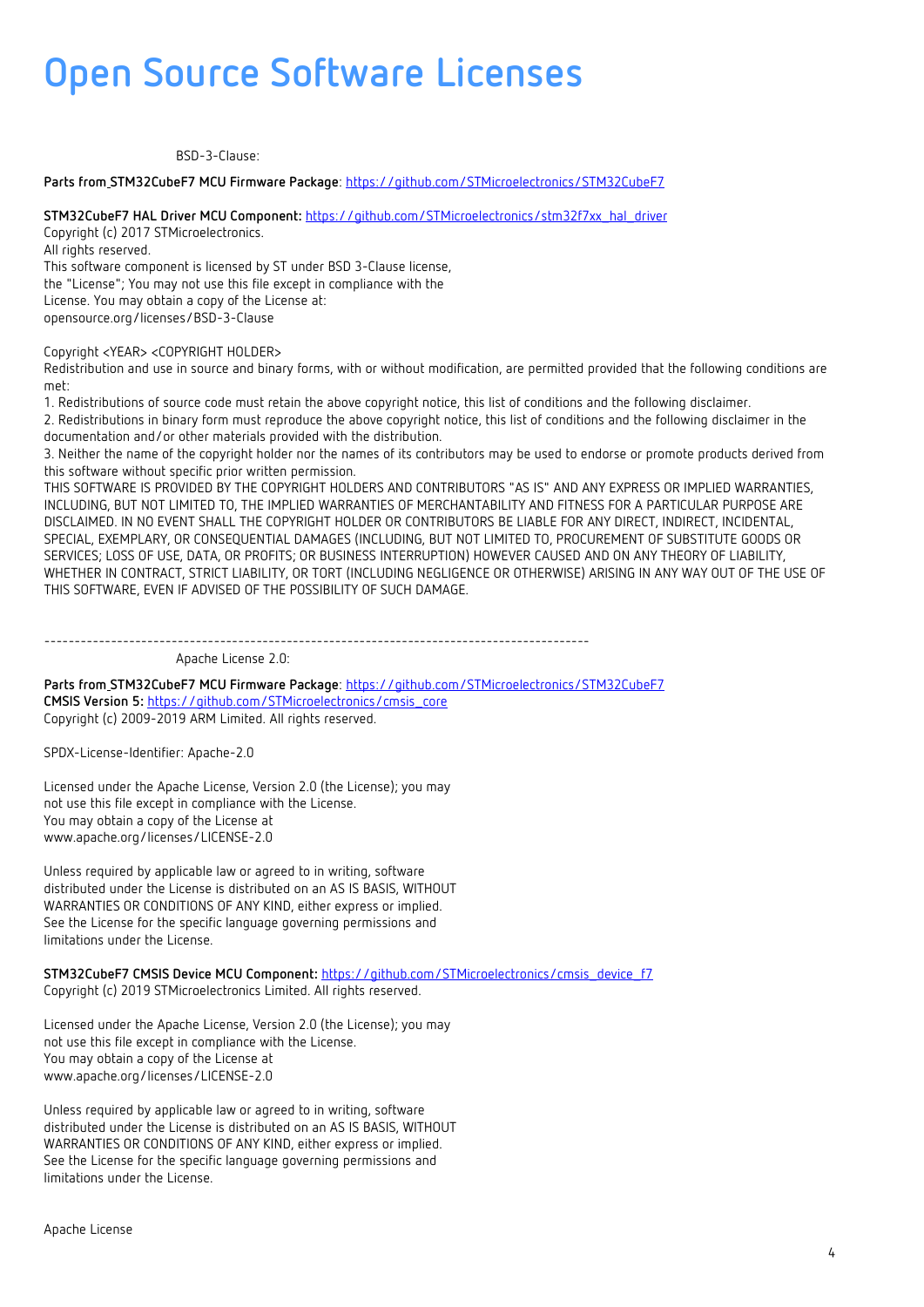Version 2.0, January 2004 http://www.apache.org/licenses/

TERMS AND CONDITIONS FOR USE, REPRODUCTION, AND DISTRIBUTION

1. Definitions.

 "License" shall mean the terms and conditions for use, reproduction, and distribution as defined by Sections 1 through 9 of this document.

 "Licensor" shall mean the copyright owner or entity authorized by the copyright owner that is granting the License.

 "Legal Entity" shall mean the union of the acting entity and all other entities that control, are controlled by, or are under common control with that entity. For the purposes of this definition, "control" means (i) the power, direct or indirect, to cause the direction or management of such entity, whether by contract or otherwise, or (ii) ownership of fifty percent (50%) or more of the outstanding shares, or (iii) beneficial ownership of such entity.

 "You" (or "Your") shall mean an individual or Legal Entity exercising permissions granted by this License.

 "Source" form shall mean the preferred form for making modifications, including but not limited to software source code, documentation source, and configuration files.

 "Object" form shall mean any form resulting from mechanical transformation or translation of a Source form, including but not limited to compiled object code, generated documentation, and conversions to other media types.

 "Work" shall mean the work of authorship, whether in Source or Object form, made available under the License, as indicated by a copyright notice that is included in or attached to the work (an example is provided in the Appendix below).

 "Derivative Works" shall mean any work, whether in Source or Object form, that is based on (or derived from) the Work and for which the editorial revisions, annotations, elaborations, or other modifications represent, as a whole, an original work of authorship. For the purposes of this License, Derivative Works shall not include works that remain separable from, or merely link (or bind by name) to the interfaces of, the Work and Derivative Works thereof.

 "Contribution" shall mean any work of authorship, including the original version of the Work and any modifications or additions to that Work or Derivative Works thereof, that is intentionally submitted to Licensor for inclusion in the Work by the copyright owner or by an individual or Legal Entity authorized to submit on behalf of the copyright owner. For the purposes of this definition, "submitted" means any form of electronic, verbal, or written communication sent to the Licensor or its representatives, including but not limited to communication on electronic mailing lists, source code control systems, and issue tracking systems that are managed by, or on behalf of, the Licensor for the purpose of discussing and improving the Work, but excluding communication that is conspicuously marked or otherwise designated in writing by the copyright owner as "Not a Contribution."

 "Contributor" shall mean Licensor and any individual or Legal Entity on behalf of whom a Contribution has been received by Licensor and subsequently incorporated within the Work.

2. Grant of Copyright License. Subject to the terms and conditions of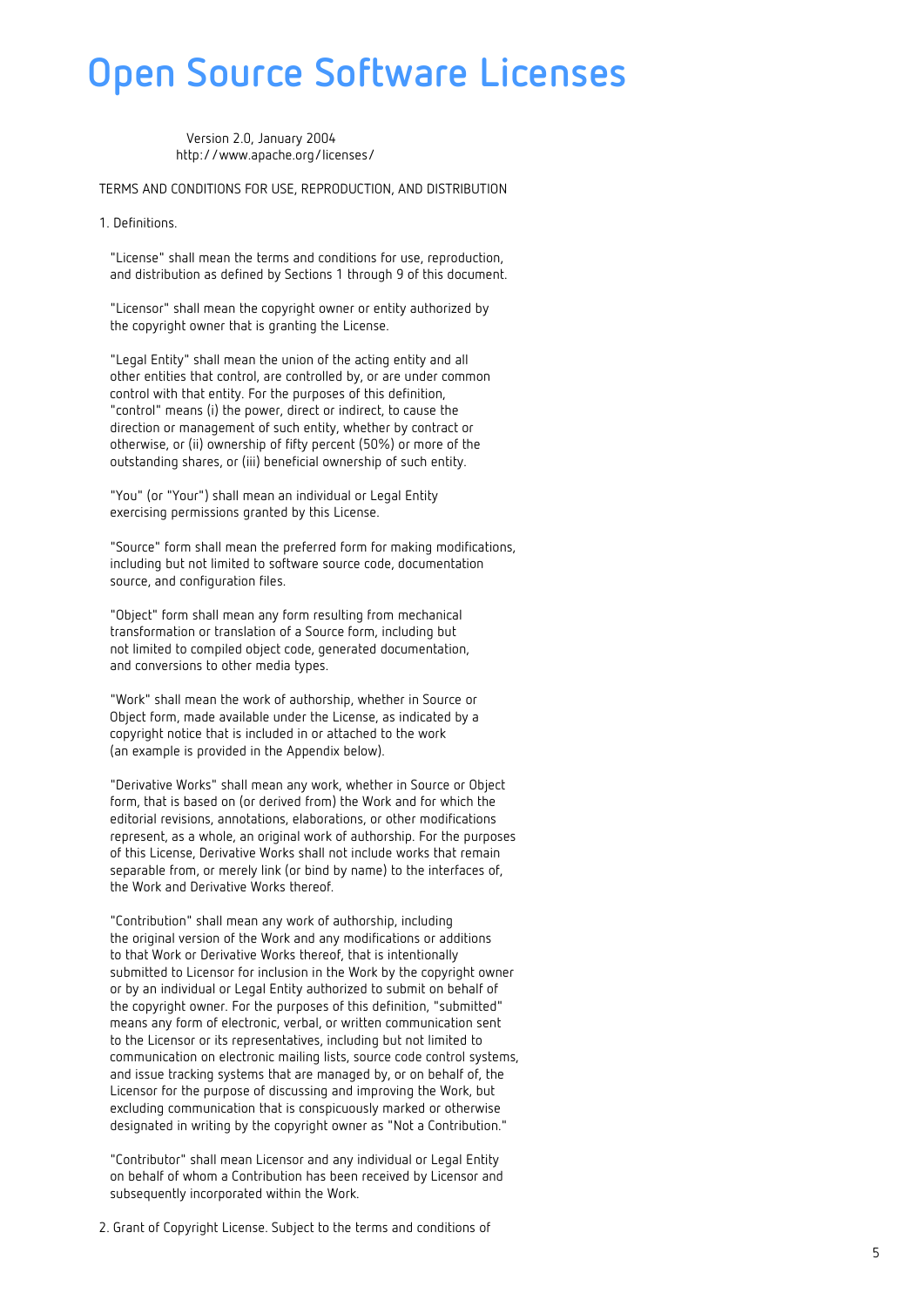this License, each Contributor hereby grants to You a perpetual, worldwide, non-exclusive, no-charge, royalty-free, irrevocable copyright license to reproduce, prepare Derivative Works of, publicly display, publicly perform, sublicense, and distribute the Work and such Derivative Works in Source or Object form.

- 3. Grant of Patent License. Subject to the terms and conditions of this License, each Contributor hereby grants to You a perpetual, worldwide, non-exclusive, no-charge, royalty-free, irrevocable (except as stated in this section) patent license to make, have made, use, offer to sell, sell, import, and otherwise transfer the Work, where such license applies only to those patent claims licensable by such Contributor that are necessarily infringed by their Contribution(s) alone or by combination of their Contribution(s) with the Work to which such Contribution(s) was submitted. If You institute patent litigation against any entity (including a cross-claim or counterclaim in a lawsuit) alleging that the Work or a Contribution incorporated within the Work constitutes direct or contributory patent infringement, then any patent licenses granted to You under this License for that Work shall terminate as of the date such litigation is filed.
- 4. Redistribution. You may reproduce and distribute copies of the Work or Derivative Works thereof in any medium, with or without modifications, and in Source or Object form, provided that You meet the following conditions:
	- (a) You must give any other recipients of the Work or Derivative Works a copy of this License; and
	- (b) You must cause any modified files to carry prominent notices stating that You changed the files; and
	- (c) You must retain, in the Source form of any Derivative Works that You distribute, all copyright, patent, trademark, and attribution notices from the Source form of the Work, excluding those notices that do not pertain to any part of the Derivative Works; and
	- (d) If the Work includes a "NOTICE" text file as part of its distribution, then any Derivative Works that You distribute must include a readable copy of the attribution notices contained within such NOTICE file, excluding those notices that do not pertain to any part of the Derivative Works, in at least one of the following places: within a NOTICE text file distributed as part of the Derivative Works; within the Source form or documentation, if provided along with the Derivative Works; or, within a display generated by the Derivative Works, if and wherever such third-party notices normally appear. The contents of the NOTICE file are for informational purposes only and do not modify the License. You may add Your own attribution notices within Derivative Works that You distribute, alongside or as an addendum to the NOTICE text from the Work, provided that such additional attribution notices cannot be construed as modifying the License.

 You may add Your own copyright statement to Your modifications and may provide additional or different license terms and conditions for use, reproduction, or distribution of Your modifications, or for any such Derivative Works as a whole, provided Your use, reproduction, and distribution of the Work otherwise complies with the conditions stated in this License.

 5. Submission of Contributions. Unless You explicitly state otherwise, any Contribution intentionally submitted for inclusion in the Work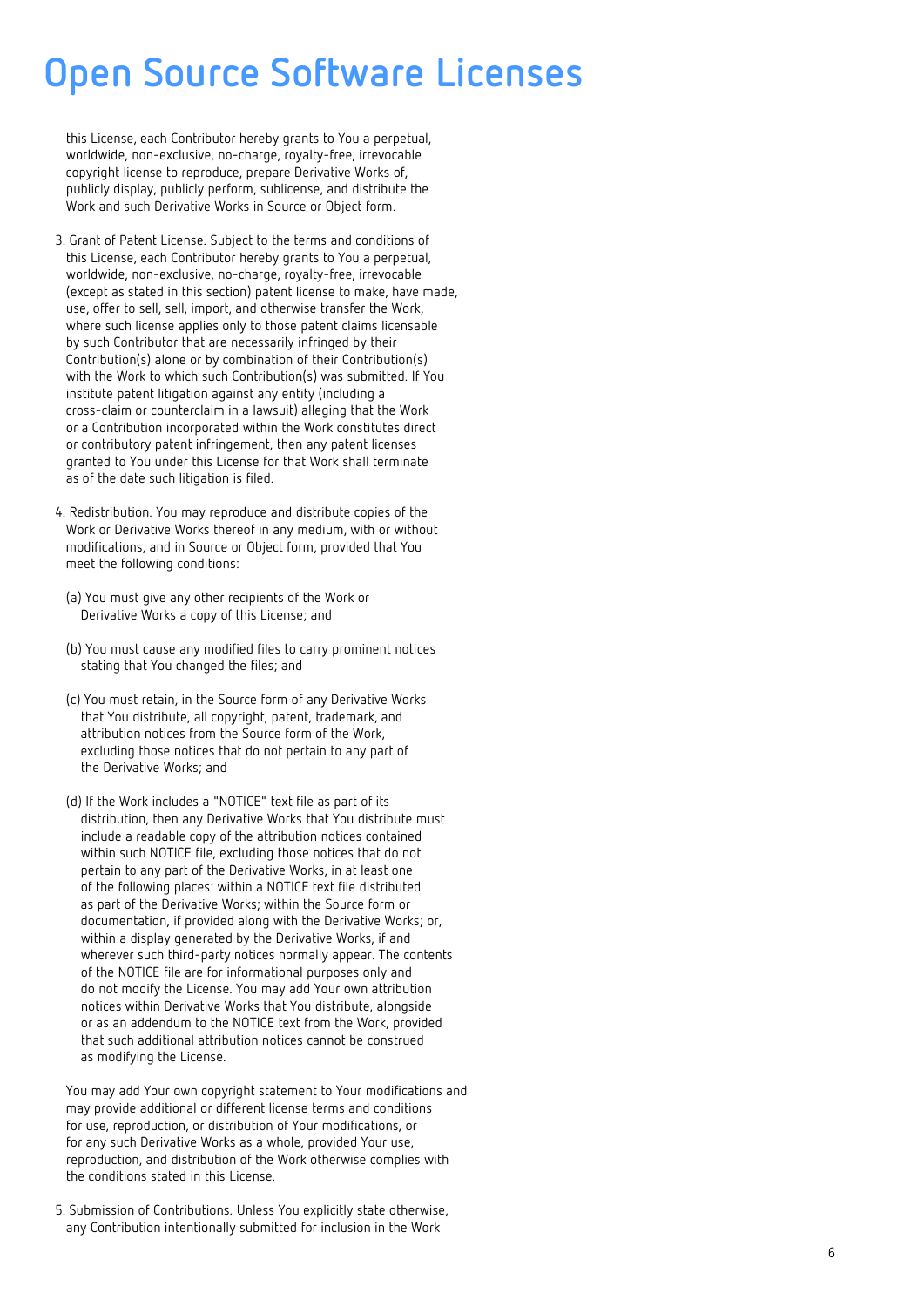by You to the Licensor shall be under the terms and conditions of this License, without any additional terms or conditions. Notwithstanding the above, nothing herein shall supersede or modify the terms of any separate license agreement you may have executed with Licensor regarding such Contributions.

- 6. Trademarks. This License does not grant permission to use the trade names, trademarks, service marks, or product names of the Licensor, except as required for reasonable and customary use in describing the origin of the Work and reproducing the content of the NOTICE file.
- 7. Disclaimer of Warranty. Unless required by applicable law or agreed to in writing, Licensor provides the Work (and each Contributor provides its Contributions) on an "AS IS" BASIS, WITHOUT WARRANTIES OR CONDITIONS OF ANY KIND, either express or implied, including, without limitation, any warranties or conditions of TITLE, NON-INFRINGEMENT, MERCHANTABILITY, or FITNESS FOR A PARTICULAR PURPOSE. You are solely responsible for determining the appropriateness of using or redistributing the Work and assume any risks associated with Your exercise of permissions under this License.
- 8. Limitation of Liability. In no event and under no legal theory, whether in tort (including negligence), contract, or otherwise, unless required by applicable law (such as deliberate and grossly negligent acts) or agreed to in writing, shall any Contributor be liable to You for damages, including any direct, indirect, special, incidental, or consequential damages of any character arising as a result of this License or out of the use or inability to use the Work (including but not limited to damages for loss of goodwill, work stoppage, computer failure or malfunction, or any and all other commercial damages or losses), even if such Contributor has been advised of the possibility of such damages.
- 9. Accepting Warranty or Additional Liability. While redistributing the Work or Derivative Works thereof, You may choose to offer, and charge a fee for, acceptance of support, warranty, indemnity, or other liability obligations and/or rights consistent with this License. However, in accepting such obligations, You may act only on Your own behalf and on Your sole responsibility, not on behalf of any other Contributor, and only if You agree to indemnify, defend, and hold each Contributor harmless for any liability incurred by, or claims asserted against, such Contributor by reason of your accepting any such warranty or additional liability.

#### END OF TERMS AND CONDITIONS

APPENDIX: How to apply the Apache License to your work.

 To apply the Apache License to your work, attach the following boilerplate notice, with the fields enclosed by brackets "{}" replaced with your own identifying information. (Don't include the brackets!) The text should be enclosed in the appropriate comment syntax for the file format. We also recommend that a file or class name and description of purpose be included on the same "printed page" as the copyright notice for easier identification within third-party archives.

Copyright {yyyy} {name of copyright owner}

 Licensed under the Apache License, Version 2.0 (the "License"); you may not use this file except in compliance with the License. You may obtain a copy of the License at

http://www.apache.org/licenses/LICENSE-2.0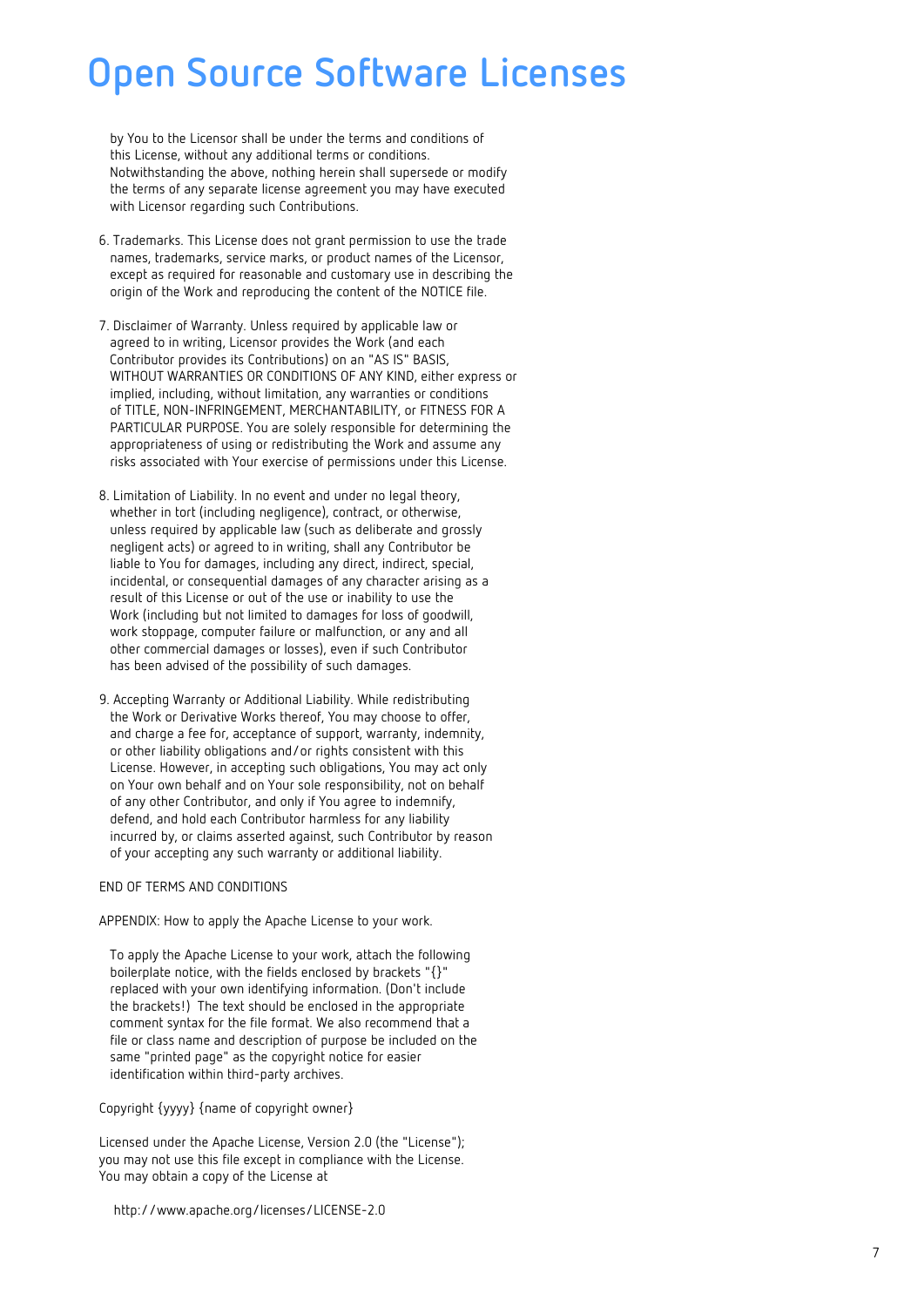Unless required by applicable law or agreed to in writing, software distributed under the License is distributed on an "AS IS" BASIS, WITHOUT WARRANTIES OR CONDITIONS OF ANY KIND, either express or implied. See the License for the specific language governing permissions and limitations under the License. ------------------------------------------------------------------------------------------

MIT:

#### **Parts from STM32CubeF7 MCU Firmware Package**:<https://github.com/STMicroelectronics/STM32CubeF7>

Permission is hereby granted, free of charge, to any person obtaining a copy of this software and associated documentation files (the "Software"), to deal in the Software without restriction, including without limitation the rights to use, copy, modify, merge, publish, distribute, sublicense, and/or sell copies of the Software, and to permit persons to whom the Software is furnished to do so, subject to the following conditions:

The above copyright notice and this permission notice shall be included in all copies or substantial portions of the Software. THE SOFTWARE IS PROVIDED "AS IS", WITHOUT WARRANTY OF ANY KIND, EXPRESS OR IMPLIED, INCLUDING BUT NOT LIMITED TO THE WARRANTIES OF MERCHANTABILITY, FITNESS FOR A PARTICULAR PURPOSE AND NONINFRINGEMENT. IN NO EVENT SHALL THE AUTHORS OR COPYRIGHT HOLDERS BE LIABLE FOR ANY CLAIM, DAMAGES OR OTHER LIABILITY, WHETHER IN AN ACTION OF CONTRACT, TORT OR OTHERWISE, ARISING FROM, OUT OF OR IN CONNECTION WITH THE SOFTWARE OR THE USE OR OTHER DEALINGS IN THE SOFTWARE.

Ultimate liberty software license agreement (SLA0044):

#### **Parts from STM32CubeF7 MCU Firmware Package**:<https://github.com/STMicroelectronics/STM32CubeF7>

ULTIMATE LIBERTY SOFTWARE LICENSE AGREEMENT BY INSTALLING, COPYING, DOWNLOADING, ACCESSING OR OTHERWISE USING THIS SOFTWARE OR ANY PART THEREOF (AND THE RELATED DOCUMENTATION) FROM STMICROELECTRONICS INTERNATIONAL N.V, SWISS BRANCH AND/OR ITS AFFILIATED COMPANIES (STMICROELECTRONICS), THE RECIPIENT, ON BEHALF OF HIMSELF OR HERSELF, OR ON BEHALF OF ANY ENTITY BY WHICH SUCH RECIPIENT IS EMPLOYED AND/OR ENGAGED AGREES TO BE BOUND BY THIS SOFTWARE LICENSE AGREEMENT. Under STMicroelectronics' intellectual property rights, the redistribution, reproduction and use in source and binary forms of the software or any part thereof, with or without modification, are permitted provided that the following conditions are met: 1. Redistribution of source code (modified or not) must retain any copyright notice, this list of conditions and the disclaimer set forth below as items 10 and 11. 2. Redistributions in binary form, except as embedded into microcontroller or microprocessor device manufactured by or for STMicroelectronics or a software update for such device, must reproduce any copyright notice provided with the binary code, this list of conditions, and the disclaimer set forth below as items 10 and 11, in documentation and/or other materials provided with the distribution. 3. Neither the name of STMicroelectronics nor the names of other contributors to this software may be used to endorse or promote products derived from this software or part thereof without specific written permission. 4. This software or any part thereof, including modifications and/or derivative works of this software, must be used and execute solely and exclusively on or in combination with a microcontroller or microprocessor device manufactured by or for STMicroelectronics. 5. No use, reproduction or redistribution of this software partially or totally may be done in any manner that would subject this software to any Open Source Terms. "Open Source Terms" shall mean any open source license which requires as part of distribution of software that the source code of such software is distributed therewith or otherwise made available, or open source license that substantially complies with the Open Source definition specified at www.opensource.org and any other comparable open source license such as for example GNU General Public License (GPL), Eclipse Public License (EPL), Apache Software License, BSD license or MIT license. 6. STMicroelectronics has no obligation to provide any maintenance, support or updates for the software. 7. The software is and will remain the exclusive property of STMicroelectronics and its licensors. The recipient will not take any action that jeopardizes STMicroelectronics and its licensors' proprietary rights or acquire any rights in the software, except the limited rights specified hereunder. 8. The recipient shall comply with all applicable laws and regulations affecting the use of the software or any part thereof including any applicable export control law or regulation. 9. Redistribution and use of this software or any part thereof other than as permitted under this license is void and will automatically terminate your rights under this license. 10. THIS SOFTWARE IS PROVIDED BY STMICROELECTRONICS AND CONTRIBUTORS "AS IS" AND ANY EXPRESS, IMPLIED OR STATUTORY WARRANTIES, INCLUDING, BUT NOT LIMITED TO, THE IMPLIED WARRANTIES OF MERCHANTABILITY, FITNESS FOR A PARTICULAR PURPOSE AND NON-INFRINGEMENT OF THIRD PARTY INTELLECTUAL PROPERTY RIGHTS, WHICH ARE DISCLAIMED TO THE FULLEST EXTENT PERMITTED BY LAW. IN NO EVENT SHALL STMICROELECTRONICS OR CONTRIBUTORS BE LIABLE FOR ANY DIRECT, INDIRECT, INCIDENTAL, SPECIAL, EXEMPLARY, OR CONSEQUENTIAL DAMAGES (INCLUDING, BUT NOT LIMITED TO, PROCUREMENT OF SUBSTITUTE GOODS OR SERVICES; LOSS OF USE, DATA, OR PROFITS; OR BUSINESS INTERRUPTION) HOWEVER CAUSED AND ON ANY THEORY OF LIABILITY, WHETHER IN CONTRACT, STRICT LIABILITY, OR TORT (INCLUDING NEGLIGENCE OR OTHERWISE) ARISING IN ANY WAY OUT OF THE USE OF THIS SOFTWARE, EVEN IF ADVISED OF THE POSSIBILITY OF SUCH DAMAGE. 11. EXCEPT AS EXPRESSLY PERMITTED HEREUNDER, NO LICENSE OR OTHER RIGHTS, WHETHER EXPRESS OR IMPLIED, ARE GRANTED UNDER ANY PATENT OR OTHER INTELLECTUAL PROPERTY RIGHTS OF STMICROELECTRONICS OR ANY THIRD PARTY